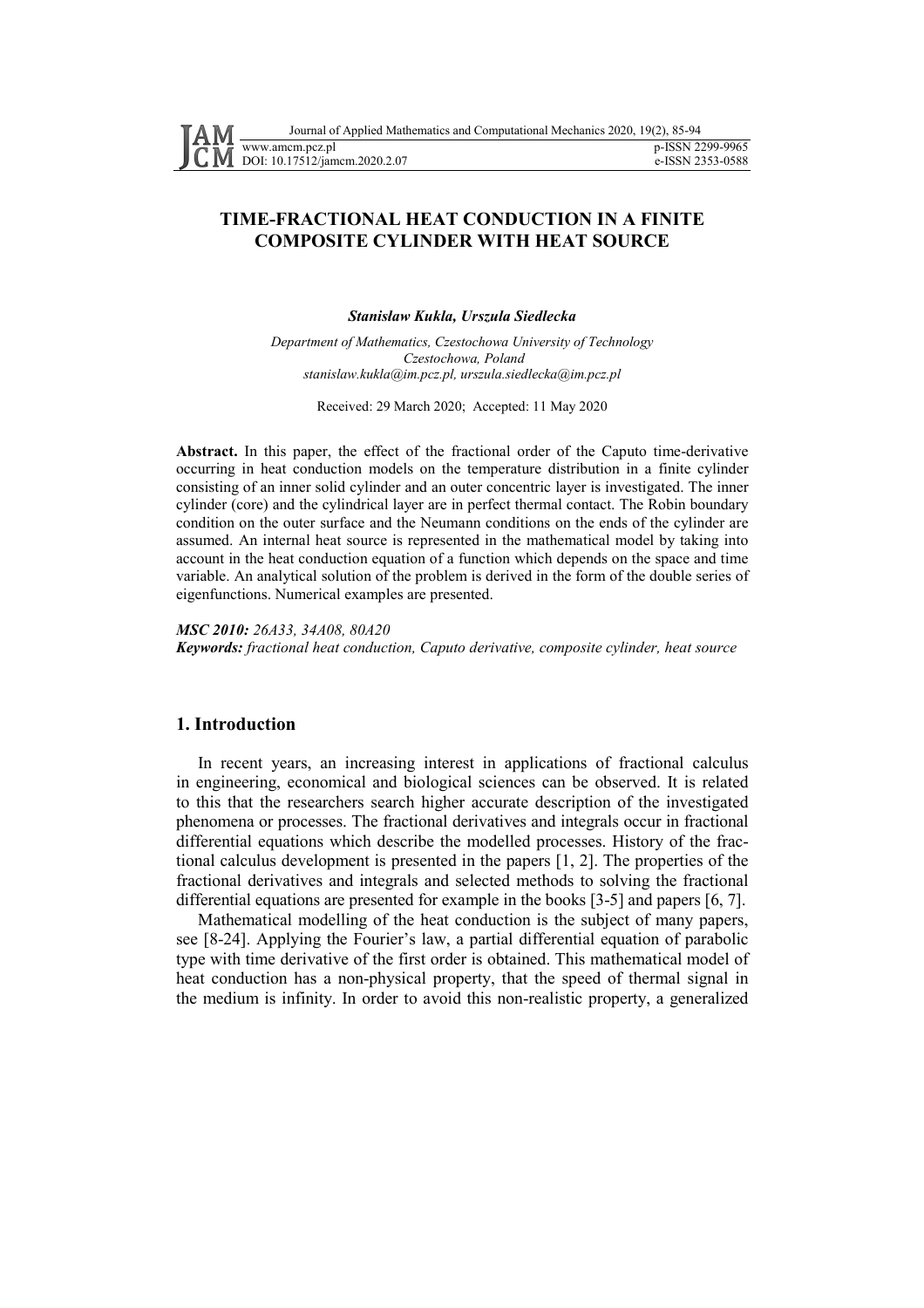Fourier law is applied. The generalization relies on introducing a phase-lag parameter [8] to the classical Fourier law. The obtained equation together with the energy equation [9] leads to a hyperbolic heat conduction equation. Replacing the time-derivatives in the generalized Fourier law and energy equation by fractional derivatives, a fractional heat conduction equation is obtained [10].

The fractional mathematical models for description of the heat transfer are used in the articles [10-24]. These articles are only a part of the numerous research papers subjected to the heat transfer which have been published in recent years. The fractional heat conduction (FHC) in slabs and plates is investigated in papers [11-14], FHC in layered spheres is the subject of the papers [15-19]. The articles [20-24] are devoted to the problems of FHC in cylinders. In the paper [20], the fractional heat conduction equation based on the time-fractional Fourier law in the orthogonal coordinate system was derived. As a special case, the FHC equation in the cylindrical coordinate system was obtained. A solution of the problem was presented for an infinite medium. The Dirichlet and two types of Neumann problems for a cylinder in the case of axial symmetry have been solved in paper [21]. The determined temperature distributions were used for calculation of the associated thermal stresses in the cylinder. The FHC and fractional thermoelasticity problems for an infinite solid cylinder were considered in the paper [22]. A fractional model of the heat conduction in an infinite long hollow cylinder is given in paper [23]. The effect of the derivative fractional order and variable thermal conductivity on temperature and stresses in the cylinder were numerically investigated. In paper [24], a solution to the FHC problem for a finite hollow cylinder under Gaussian--distributed heat flux is presented.

In this paper, a solution of the problem to the fractional heat conduction in a composite cylinder with heat sources is presented. The heat conduction is considered in radial and axial directions. The differential equation governing the heat conduction involves the Caputo time-derivative. Numerical analysis shows the effect of the derivative fractional order on the temperature distribution in the cylinder.

## **2. Formulation of the problem**

Consider the time-fractional heat conduction problem for a finite cylinder consisting of an inner solid cylinder and an outer concentric layer (Fig. 1).

The differential equation in cylindrical coordinates governing the temperature  $T_i(t, r, z)$  is given as

$$
\nabla^2 T_i(t,r,z) + \frac{1}{\lambda_i} g_i(t,r,z) = \frac{1}{a_i} \frac{\partial^{\alpha} T_i}{\partial t^{\alpha}}(t,r,z), \quad z \in [0,H], \ r \in [r_{i-1},r_i], \ i = 1,2 \quad (1)
$$

where  $\lambda_i$  is the constant thermal conductivity,  $a_i$  is the constant thermal diffusivity,  $g_i(t,r,z)$  is the volumetric energy generation,  $\alpha$  denotes the fractional order of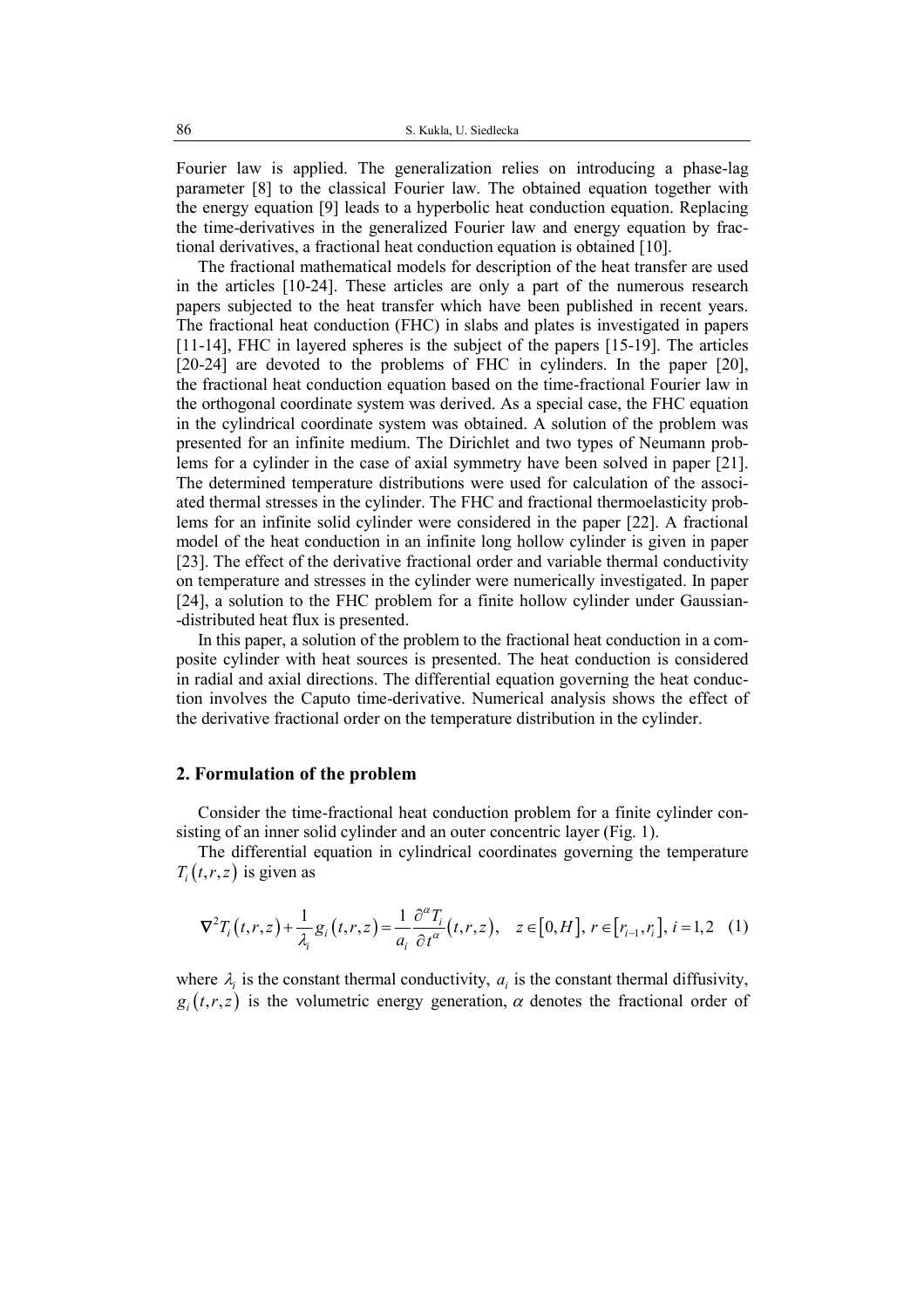the Caputo derivative with respect to time *t*,  $r_0 = 0$  and the Laplace operator  $\nabla^2$  is given by



Fig. 1. A sketch of the considered finite cylinder

The Caputo derivative is defined as

$$
\frac{d^{\alpha} f(t)}{dt^{\alpha}} = \frac{1}{\Gamma(m-\alpha)} \int_{0}^{t} (t-\tau)^{m-\alpha-1} \frac{d^{m} f(\tau)}{d\tau^{m}} d\tau, \quad m-1 < \alpha < m, m \in N
$$
\n(3)

In this paper, we consider the Caputo derivative fractional order  $\alpha$  in the interval  $(0,1].$ 

We assume the following boundary conditions:

$$
\left|T_1(t,0,z)\right| < \infty \tag{4}
$$

$$
\lambda_2 \frac{\partial T_2}{\partial r}\bigg|_{r=r_2} = a_{\infty} \big( T_{\infty} \big( t \big) - T_2 \big( t, r_2, z \big) \big) \tag{5}
$$

$$
\left. \frac{\partial T_i}{\partial z} \right|_{z=0} = 0, \quad i = 1, 2 \tag{6}
$$

$$
\left. \frac{\partial T_i}{\partial z} \right|_{z=H} = 0, \quad i = 1, 2 \tag{7}
$$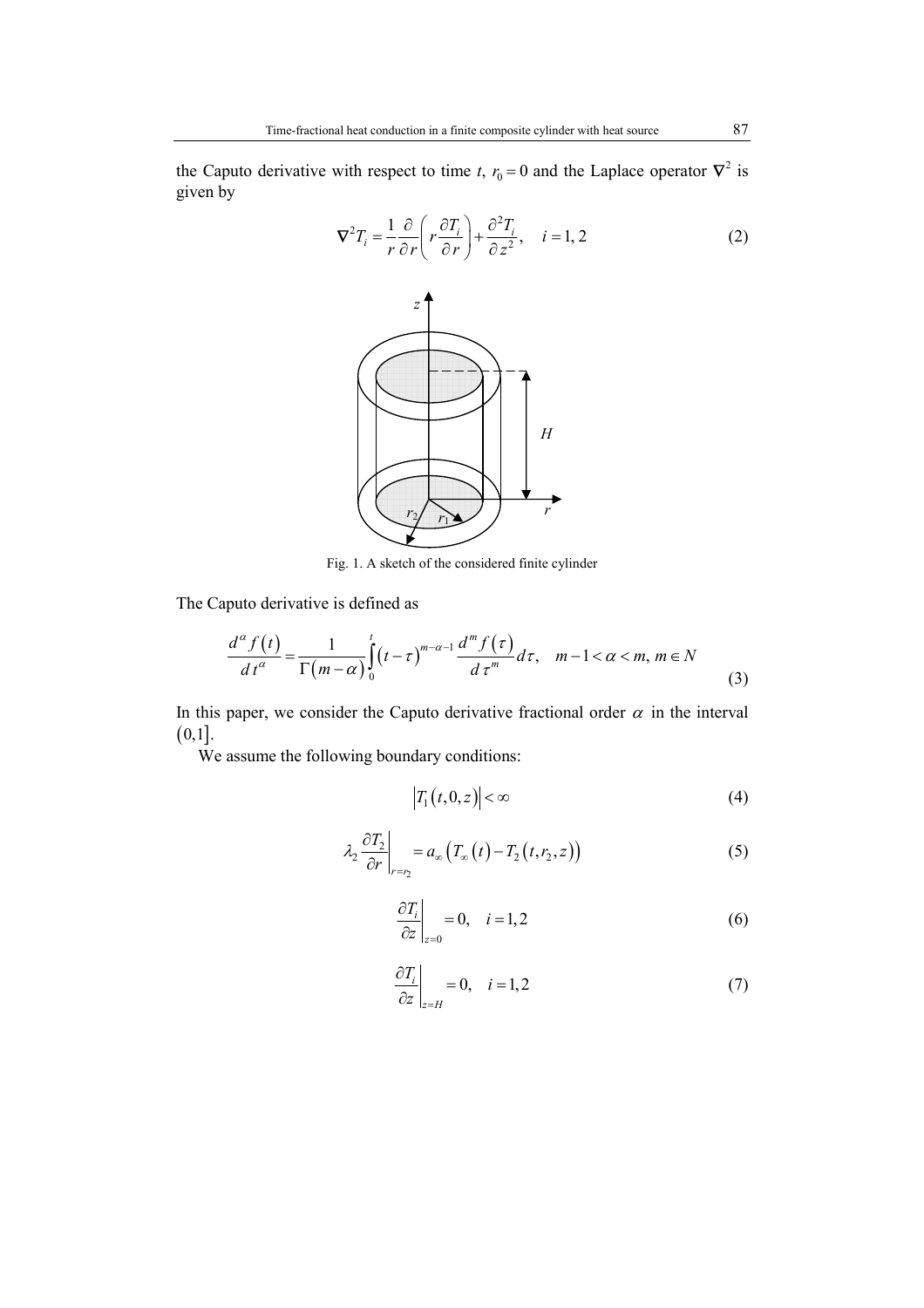and the conditions of perfect thermal contact at interface  $(r = r_1)$ 

$$
T_1(t, r_1, z) = T_2(t, r_1, z)
$$
\n(8)

$$
\lambda_1 \frac{\partial T_1}{\partial r}\bigg|_{r=\eta} = \lambda_2 \frac{\partial T_2}{\partial r}\bigg|_{r=\eta}
$$
\n(9)

where  $a_{\infty}$  is the heat transfer coefficient and  $T_{\infty}$  is the ambient temperature. Moreover, we assume the initial condition

$$
T_i(0,r,z) = F_i(r,z), \quad i = 1, 2
$$
 (10)

We search for a solution to the problem  $(1)$ ,  $(4-10)$ , in the form

$$
T_i(t,r,z) = T_{\infty}(t) + \psi_i(t,r,z), \quad i = 1, 2
$$
\n(11)

where functions  $\psi_i$  satisfy the fractional differential equation

$$
\nabla^2 \psi_i(t,r,z) = \frac{1}{a_i} \frac{\partial^{\alpha} \psi_i(t,r,z)}{\partial t^{\alpha}} + \frac{1}{a_i} \frac{\partial^{\alpha} T_{\infty}(t)}{\partial t^{\alpha}} - \frac{1}{\lambda_i} g_i(t,r,z), \quad i = 1, 2 \quad (12)
$$

and the following boundary and initial conditions:

$$
\left|\psi_1\big(t,0,z\big)\right| < \infty \tag{13}
$$

$$
\psi_1(t, r_1, z) = \psi_2(t, r_1, z) \tag{14}
$$

$$
\lambda_1 \frac{\partial \psi_1}{\partial r}\bigg|_{r=r_1} = \lambda_2 \frac{\partial \psi_2}{\partial r}\bigg|_{r=r_1}
$$
 (15)

$$
\lambda_2 \frac{\partial \psi_2}{\partial r}\bigg|_{r=r_2} = -a_{\infty} \psi_2(t, r_2, z) \tag{16}
$$

$$
\left. \frac{\partial \psi_i}{\partial z} \right|_{z=0} = 0, \quad i = 1, 2 \tag{17}
$$

$$
\left. \frac{\partial \psi_i}{\partial z} \right|_{z=H} = 0, \quad i = 1, 2 \tag{18}
$$

$$
\psi_i(0, r, z) = F_i(r, z) - T_{\infty}(0)
$$
\n(19)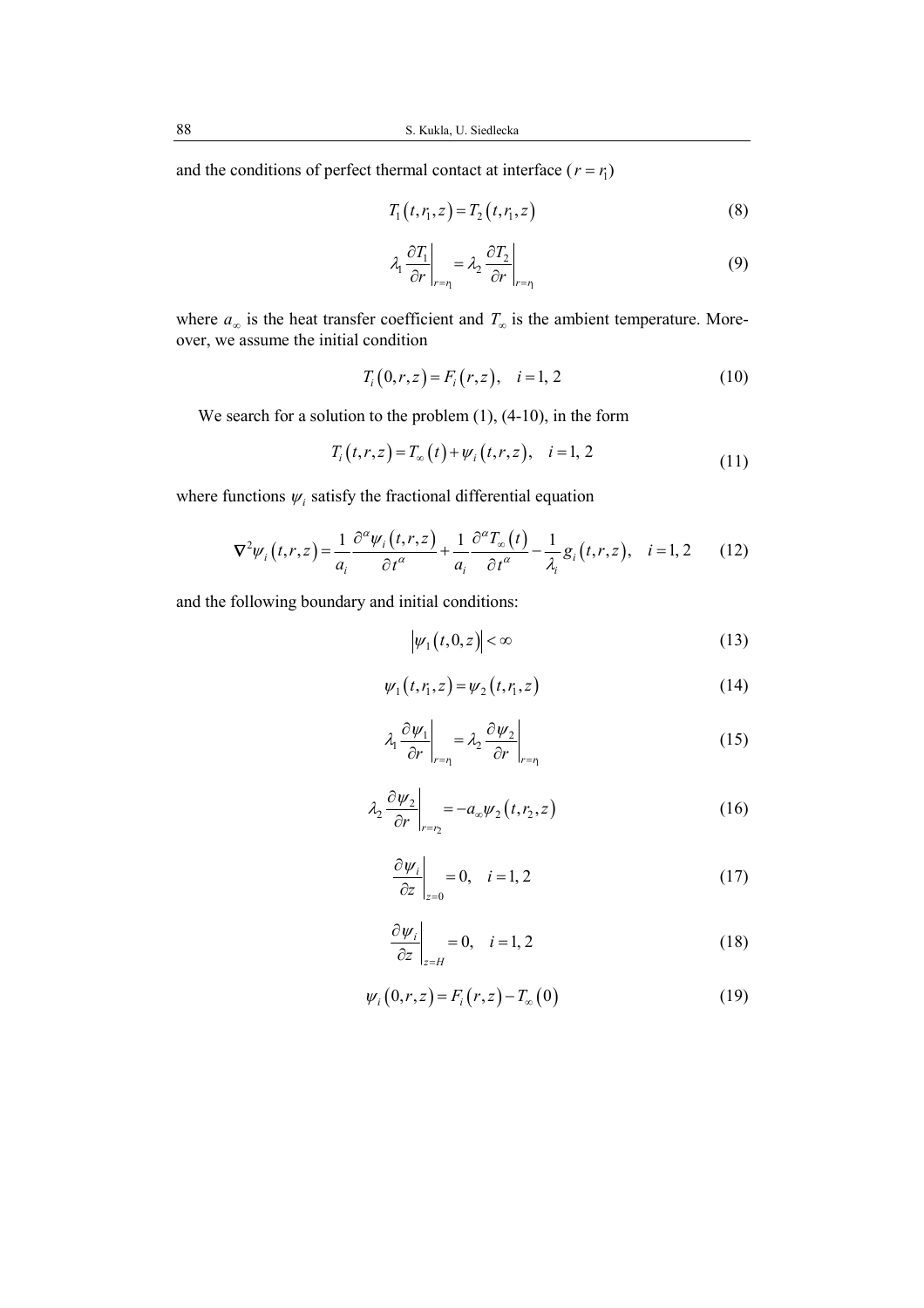We search for a solution to the problem (12)-(19) by using the separation of variables method, in the form of a double series

$$
\psi_i(t,r,z) = \theta(t) R_i(r) Z(z), \quad i = 1, 2 \tag{20}
$$

The functions *Z* and *R* are obtained as solutions of two homogeneous differential equations

$$
\frac{d^2Z}{dz^2} + \mu^2 Z = 0
$$
 (21)

$$
\frac{1}{r}\frac{d}{dr}\left(r\frac{dR_i}{dr}\right) + v_i^2 R_i = 0\tag{22}
$$

where  $\mu$  and  $v_i$  are separation constants. These functions satisfy the homogeneous boundary conditions which follow from the conditions (13)-(18)

$$
\left. \frac{dZ}{dz} \right|_{z=0} = 0, \left. \frac{dZ}{dz} \right|_{z=H} = 0 \tag{23}
$$

$$
\left|R_{1}(0)\right| < \infty, \ R_{1}(r_{1}) = R_{2}(r_{1}), \ \lambda_{1} \frac{dR_{1}}{dr}\bigg|_{r=\eta} = \lambda_{2} \frac{dR_{2}}{dr}\bigg|_{r=\eta}, \ \lambda_{2} \frac{dR_{2}}{dr}\bigg|_{r=\eta_{2}} = -a_{\infty}R_{2}(r_{2}) \quad (24)
$$

The solutions of the eigenvalue problem (21), (23) are functions

$$
Z_m(z) = \cos \mu_m z \tag{25}
$$

where  $\mu_m = \frac{m}{l}$ *H*  $\mu_m = \frac{m\pi}{l}$ ,  $m = 0, 1, 2, ...$ . While the solutions of the eigenvalue problem (22), (24) are given as

$$
R_{i,m}(r) = A_{i,m} j_0 \left( v_{i,m} r \right) + B_{i,m} v_0 \left( v_{i,m} r \right), \quad i = 1, 2 \tag{26}
$$

where

$$
\begin{bmatrix} j_0(\nu_{i,m}r), y_0(\nu_{i,m}r) \end{bmatrix} = \begin{cases} \begin{bmatrix} J_0(\nu_{i,m}r), Y_0(\nu_{i,m}r) \end{bmatrix} & \text{for } \gamma_m > \mu_m \sqrt{a_i} \\ \begin{bmatrix} 1, \ln r \end{bmatrix} & \text{for } \gamma_m = \mu_m \sqrt{a_i} \\ \begin{bmatrix} I_0(\nu_{i,m}r), K_0(\nu_{i,m}r) \end{bmatrix} & \text{for } \gamma_m < \mu_m \sqrt{a_i} \end{cases}
$$
 (27)

and  $\mu_{i,m} = \sqrt{\frac{\gamma_m^2}{n} - \mu_m^2}$ *i a*  $V_{i,m} = \sqrt{\left|\frac{\gamma_m}{I}\right|} - \mu_m^2$ . The functions  $J_0, J_1$  and  $Y_0, Y_1$  are the Bessel functions of the first and second kind, the functions  $I_0$ ,  $I_1$  and  $K_0$ ,  $K_1$  are the modified Bessel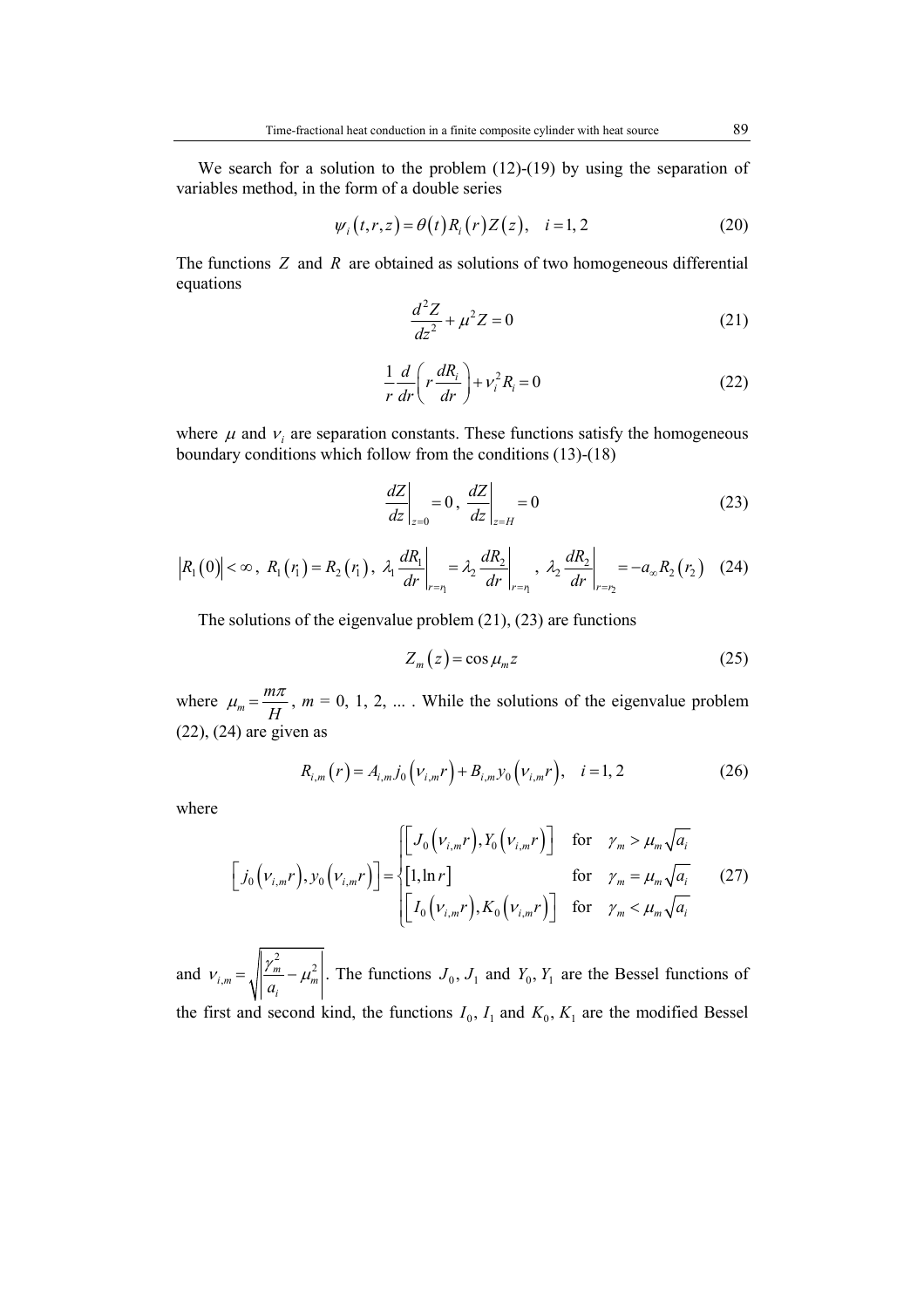functions of the first and second kind, respectively. Using condition (24a), we receive that  $B_{1,m} = 0$  and on the basis of the homogeneous conditions (24b-d), we obtain an eigenvalue equation. The eigenvalue equation for the case of  $\gamma_m > \mu_m \sqrt{a_i}$  is as follows:

$$
\begin{aligned}\n&\left(-\lambda_1 \nu_{1,m} J_0 \left(r_1 \nu_{2,m}\right) J_1 \left(r_1 \nu_{1,m}\right) + \lambda_2 \nu_{2,m} J_0 \left(r_1 \nu_{1,m}\right) J_1 \left(r_1 \nu_{2,m}\right)\right)\right. \\
&\left.\left(a_\infty Y_0 \left(r_2 \nu_{2,m}\right) - \lambda_2 \nu_{2,m} Y_1 \left(r_2 \nu_{2,m}\right)\right) - \left(a_\infty J_0 \left(r_2 \nu_{2,m}\right) - \lambda_2 \nu_{2,m} J_1 \left(r_2 \nu_{2,m}\right)\right)\right. \\
&\left. \left(-\lambda_1 \nu_{1,m} J_1 \left(r_1 \nu_{1,m}\right) Y_0 \left(r_1 \nu_{2,m}\right) + \lambda_2 \nu_{2,m} J_0 \left(r_1 \nu_{1,m}\right) Y_1 \left(r_1 \nu_{2,m}\right)\right) = 0\n\end{aligned}\n\tag{28}
$$

Solving this equation for  $m = 0, 1, 2, ...$ , we obtain sequences of roots  $\gamma_{m,n}$ ,  $n = 1$ , 2, ... . The coefficients  $A_{1,m}$ ,  $A_{2,m}$ ,  $B_{2,m}$  occurring in equation (26) are determined using conditions (24b-d):

$$
A_{1,m} = 1 \tag{29}
$$

$$
A_{2,m} = \frac{\pi}{2} \frac{r_1}{\lambda_2} \left( \lambda_1 v_{1,m} J_1 \left( r_1 v_{1,m} \right) Y_0 \left( r_1 v_{2,m} \right) - \lambda_2 v_{2,m} J_0 \left( r_1 v_{1,m} \right) Y_1 \left( r_1 v_{2,m} \right) \right) \tag{30}
$$

$$
B_{2,m} = -\frac{\pi}{2} \frac{r_1}{\lambda_2} \Big( \lambda_1 \nu_{1,m} J_0 \Big( r_1 \nu_{2,m} \Big) J_1 \Big( r_1 \nu_{1,m} \Big) - \lambda_2 \nu_{2,m} J_0 \Big( r_1 \nu_{1,m} \Big) J_1 \Big( r_1 \nu_{2,m} \Big) \Big) \tag{31}
$$

Similarly, we obtain the eigenequation and coefficients  $A_{1,m}$ ,  $A_{2,m}$ ,  $B_{2,m}$  for  $\gamma_m < \mu_m \sqrt{a_i}$ . In this case, the equation can be obtained by replacing the Bessel functions  $J_0$ ,  $J_1$ ,  $Y_0$  and  $Y_1$  in equation (28) into the modified Bessel functions  $I_0, -I_1, K_0$  and  $K_1$ , respectively.

The functions  $R_{i,m,n}$  given by equation (26) create an orthogonal set of functions, i.e. the following condition holds

$$
\frac{\lambda_1}{a_1} \int_0^n r R_{1,m,n} R_{1,m,n'} dr + \frac{\lambda_2}{a_2} \int_1^b r R_{2,m,n} R_{2,m,n'} dr = \begin{cases} 0 & n' = n \\ N_{m,n}^r & n' \neq n \end{cases}
$$
 (32)

where  $N_{m,n}^{r} = \left( \frac{\lambda_1}{r} \right)^2 r R_{1,m,n}^2(r) dr + \frac{\lambda_2}{r} \int^b r R_{2,m,n}^2(r) dr$ 1  $\mathcal{L}_{n} = \frac{|\mathcal{L}_1|}{\pi} \int r R_{1,m,n}^2(r) dr + \frac{|\mathcal{L}_2|}{\pi} \int r R_{2,m,n}^2$  $\begin{array}{ccc} 1 & 0 & \end{array}$   $\begin{array}{ccc} u_2 & \end{array}$ *r*  $\frac{1}{2}$  *b*  $r_{m,n} = \frac{\lambda_1}{r} \int r R_{1,m,n}^2(r) dr + \frac{\lambda_2}{r} \int r R_{2,m,n}^2$ *r*  $N_{m,n}^{r} = \frac{N_1}{r} \left[ rR_{m,n}^2(r)dr + \frac{N_2}{r^2} \right] rR_{2,m,n}^2(r)dr$  $a_1$ <sup>1</sup>,  $a_2$ <sup>1, *m*, *n*</sup> (*n*)  $a_2$  $\begin{pmatrix} \lambda_1^h & \lambda_2 & \lambda_3^h & \lambda_4^h & \lambda_5^h & \lambda_6^h & \lambda_6^h & \lambda_7^h & \lambda_8^h & \lambda_8^h & \lambda_8^h & \lambda_8^h & \lambda_8^h & \lambda_8^h & \lambda_8^h & \lambda_8^h & \lambda_8^h & \lambda_8^h & \lambda_8^h & \lambda_8^h & \lambda_8^h & \lambda_8^h & \lambda_8^h & \lambda_8^h & \lambda_8^h & \lambda_8^h & \lambda_8^h & \lambda_8^h & \lambda_8^h & \lambda_8^h & \lambda_8^h$  $=\frac{Z_1}{2}\int rR_{1,m,n}^2(r)dr+\frac{Z_2}{2}\int rR_{2,m,n}^2(r)dr$ .  $\begin{pmatrix} a_1 \\ 0 \end{pmatrix}$   $\begin{pmatrix} a_2 \\ n \end{pmatrix}$  $\int rR_{1,m,n}^2(r)dr + \frac{\lambda_2}{a_n}\int rR_{2,m,n}^2(r)dr$ . Substituting the series (20)

into the differential equation (12) and using the orthogonality condition (32), we obtain the following fractional differential equation

$$
\frac{d^{\alpha}\theta_{m,n}(t)}{dt^{\alpha}} + \gamma_{m,n}^{2}\theta_{m,n}(t) = f_{m,n}(t)
$$
\n(33)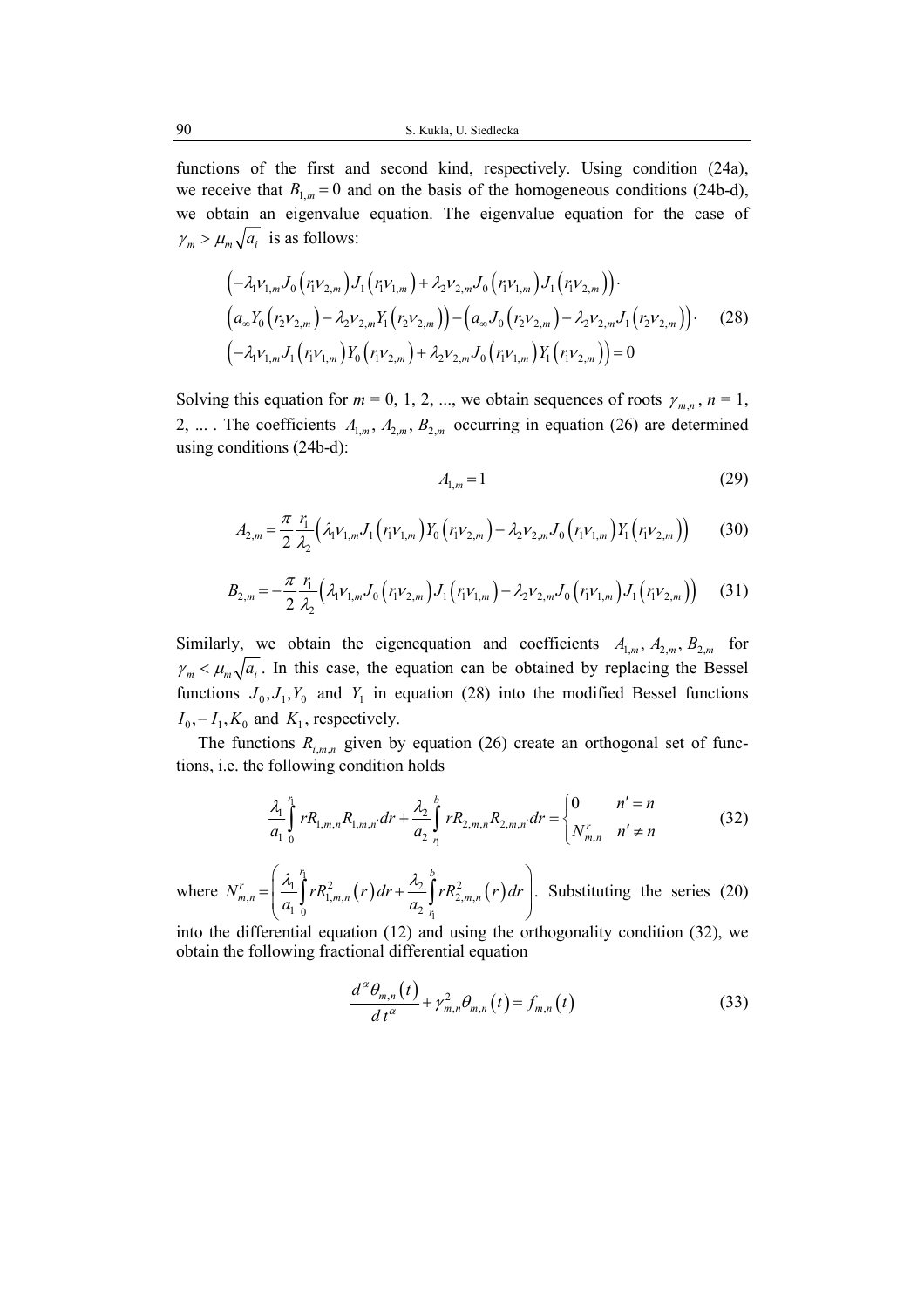where

$$
f_{m,n}(t) = \frac{1}{N_{m,n}^{r} N_{m}^{z}} \left( \int_{0}^{H} Z_{m}(z) \int_{0}^{n} g_{1}(t,r,z) r R_{1,m,n}(r) dr dz + \int_{0}^{H} Z_{m}(z) \int_{1}^{b} g_{2}(t,r,z) r R_{2,m,n}(r) dr dz \right)
$$

$$
-\frac{1}{N_{m,n}^{r} N_{m}^{z}} \frac{d^{\alpha} T_{\infty}(t)}{dt^{\alpha}} \int_{0}^{H} Z_{m}(z) dz \left( \frac{\lambda_{1}}{a_{1}} \int_{0}^{n} r R_{1,m,n}(r) dr + \frac{\lambda_{2}}{a_{2}} \int_{1}^{b} r R_{2,m,n}(r) dr \right)
$$

whereas  $N_0^z = H$  and 2 *z m*  $N_m^z = \frac{H}{2}$  for m = 1, 2, ... . Equation (33) is complemented by the initial condition which is obtained on the basis of equations (19)-(20) and the orthogonality condition (32)

$$
\theta_{m,n}(0) = \frac{1}{N_{m,n}^r N_m^z} \cdot \left( M_{1,m,n} + M_{2,m,n} \right) \tag{34}
$$

where  $M_{i,m,n} = \frac{\lambda_i}{r} \int Z_m(z) \int (F_i(r,z) - T_{\infty}(0)) r R_{i,m,n}(r) dr$ 1  $\mu_{m,n}$   $=$   $\mu_{m}$   $\left\{2\right\}$   $\left\lfloor \frac{I_{i}(I,2)}{I_{i}(I,2)}\right\rfloor - \frac{I_{\infty}(V)}{I_{i}(I,2)}$ 0  $(r, z) - T_{\infty}(0)$ )  $rR_{i,m,n}(r) dr dz$ ,  $i = 1,2$ *i i H r*  $I_{i,m,n} = \frac{\lambda_i}{n} \left[ Z_m(z) \right] \left( F_i(r,z) - T_{\infty}(0) \right) r R_{i,m,n}$ *i r*  $M_{i,m,n} = \frac{N_i}{r} \left[ Z_m(z) \right] \left( F_i(r,z) - T_{\infty}(0) \right) r R_{i,m,n}(r) dr dz, i =$ *a*  $\lambda$ .  $\overline{a}$  $=\frac{\lambda_{i}}{a_{i}}\int Z_{m}(z)\int (F_{i}(r,z)-T_{\infty}(0))rR_{i,m,n}(r)drdz, i=1,2.$ 

The solution of initial-value problem (33)-(34) can be presented as

$$
\theta_{m,n}(t) = \int_{0}^{t} (t-\tau)^{\alpha-1} E_{\alpha,\alpha} \left( -\gamma_{m,n}^{2} (t-\tau)^{\alpha} \right) f_{m,n}(\tau) d\tau + \frac{1}{N_{m,n}^{r} N_{m}^{z}} E_{\alpha} \left( -\gamma_{m,n}^{2} t^{\alpha} \right) \left( M_{1,m,n} + M_{2,m,n} \right)
$$
(35)

Finally, the solution of the initial-boundary value problem (1) and (4)-(10) is given by equation (11) where the function  $\psi_i(t, r, z)$  is the double sum

$$
\psi_i(t,r,z) = \sum_{m=0}^{\infty} \sum_{n=1}^{\infty} \theta_{m,n}(t) R_{i,m,n}(r) Z_m(z), \quad i = 1,2 \tag{36}
$$

whereas the functions  $R_{i,m,n}(r)$ ,  $Z_m(z)$ ,  $\theta_{m,n}(t)$  are defined by (26), (25) and (35), respectively.

#### **3. Numerical examples**

The analytical solution of the problem of the time-fractional heat conduction presented in the previous section will be used in numerical calculations of the temperature distribution in the finite cylinders. The computations were performed for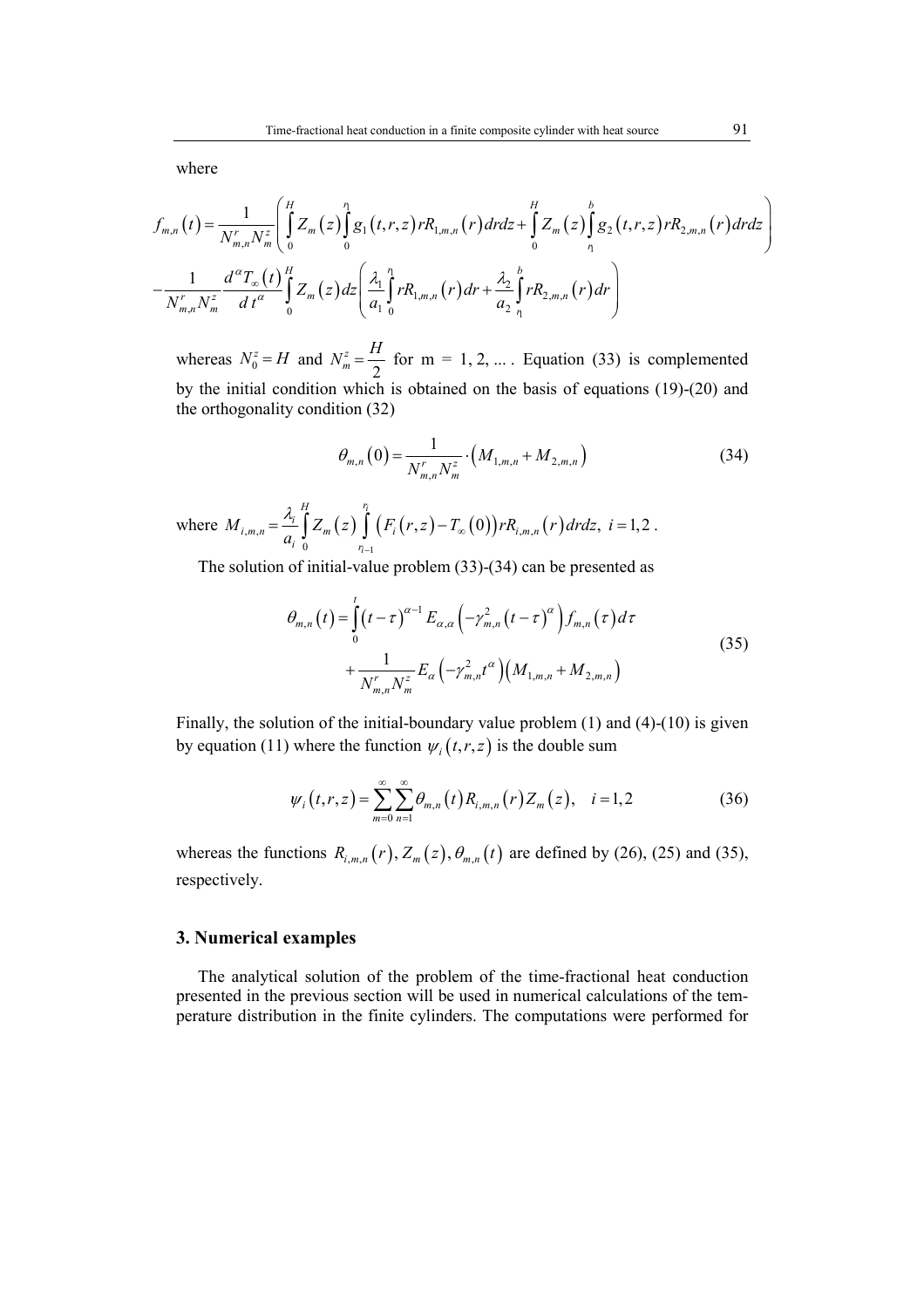the fractional models characterized by a different order of the Caputo derivatives. We assume the following geometrical and physical data:  $r_1 = 0.4$  m,  $r_2 = 0.6$  m,  $H = 1.2 \text{ m}, \qquad \lambda_1 = 83 \text{ W/(m} \cdot \text{K)}, \qquad \lambda_2 = 54 \text{ W/(m} \cdot \text{K)}, \qquad a_1 = 2.33 \cdot 10^{-5} \text{ m}^2/\text{s}^{\alpha},$  $a_2 = 1.474 \cdot 10^{-5} \text{ m}^2/\text{s}^{\alpha}$ ,  $a_{\infty} = 200 \text{ W/(m}^2 \cdot \text{K)}$ . Moreover, the ambient temperature is  $T_{\infty} = 40$ °C, the initial temperature in the inner solid cylinder and the outer concentric layer are  $F_1 = 100$ <sup>o</sup>C and  $F_2 = 40$ <sup>o</sup>C, respectively.

In the first example, the inner heat source is specified by  $g_1 = 2 \cdot 10^5 \text{ W/m}^3$  and  $g_2 = 0$  for  $0 \le z \le H$ . The non-dimensional temperature as functions of  $\hat{r} = r/r_2$  for a different order of the fractional derivative  $\alpha$  and for time  $t = 60$  s; 600 s; 3600 s; 18000 s is presented in Figure 2. In all cases, the temperature of the cylinder is higher for the higher order of the derivative  $\alpha$  occurring in the mathematical model. As expected, the temperature increases with increasing time *t*.



Fig. 2. Non-dimensional temperature  $\hat{T}(t, \hat{r}, 0)$  as a function of the radial coordinate of  $\hat{r} = r/r_2$  for different values of the fractional order  $\alpha$  and different time *t*: a) *t* = 60 s, b) *t* = 600 s, c) *t* = 3600 s, d) *t* = 18000 s

In the second example, we assume that the inner heat source is active in a part of the inner solid cylinder, i.e. the heat source is specified by the functions  $g_1 = 2 \cdot 10^5 \text{ W/m}^3$  for  $0 \le z \le h$ ,  $g_1 = 0$  for  $h < z \le H$  and  $g_2 = 0$  for  $0 \le z \le H$ . The temperature as functions of  $\hat{z} = z/H$  at time  $t = 60$  s; 600 s; 3600 s; 18000 s is shown in Figure 3. The calculations were performed for  $\alpha = 0.6; 0.7; 0.8; 0.9; 1.0$ .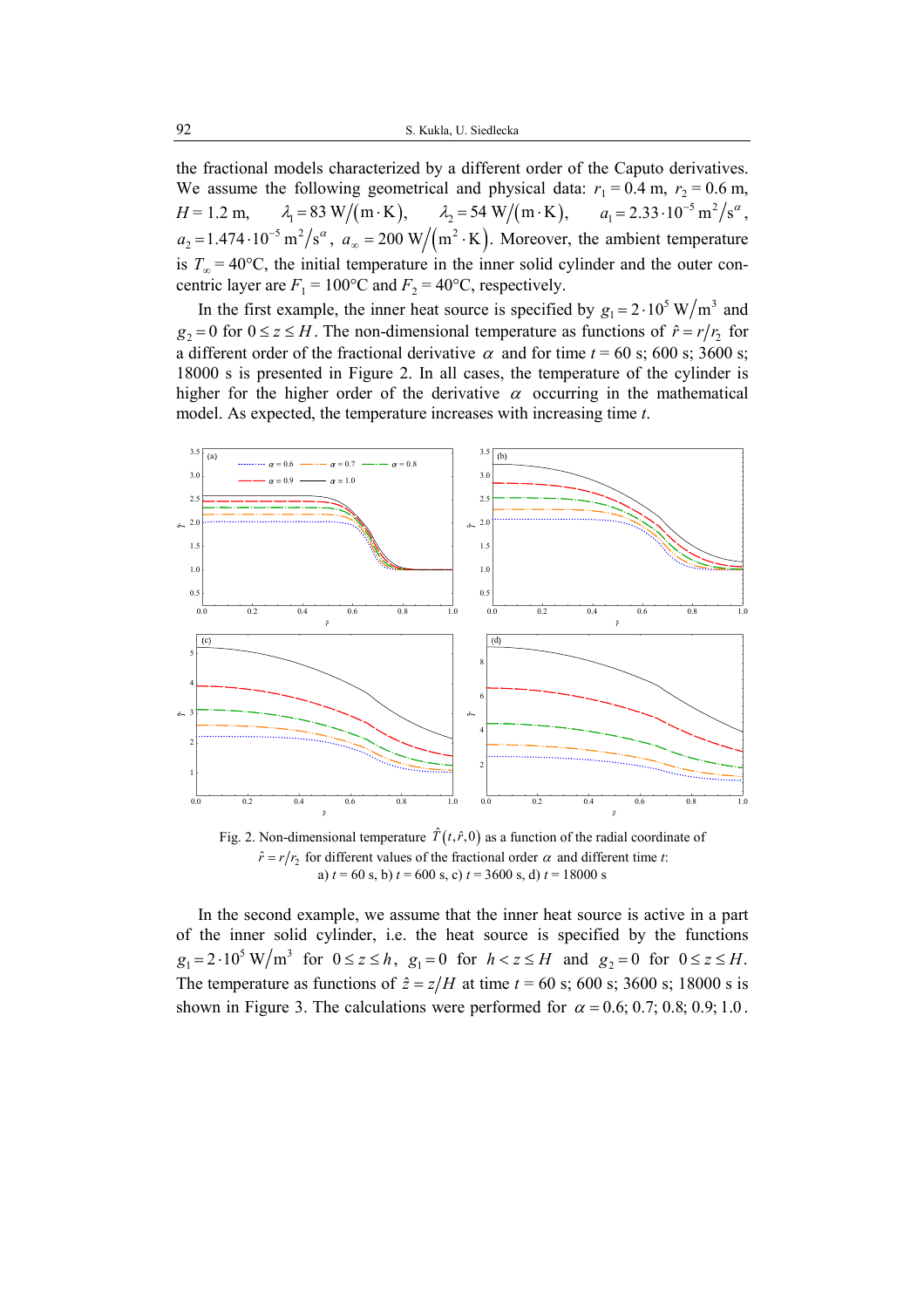It can be observed that the temperature of the cylinder increases with increasing time *t* for all values of the order  $\alpha$ .



 $(\hat{z} = z/H)$  for different values of the fractional order  $\alpha$  and different time *t*: a)  $t = 60$  s, b)  $t = 600$  s, c)  $t = 3600$  s, d)  $t = 18000$  s

#### **4. Conclusions**

In the paper, an analytical solution of the problem of time-fractional heat conduction in a composite cylinder has been derived. In the mathematical model, the heat transfer in the direction parallel to the cylinder axis and in the radial direction was taken in the consideration. The function describing the temperature distribution in the cylinder in the form of double series of eigenfunctions is presented. Numerical examples show the effect of the Caputo time-derivative-order occurring in the heat conduction model on the temperature distribution in the cylinder. The temperature in the cylinder calculated according to the fractional heat conduction model is larger for a larger order of the time derivative.

### **References**

- [1] Machado, J.T., Kiryakova, V., & Mainardi, F. (2011). Recent history of fractional calculus. *Communications in Nonlinear Science and Numerical Simulation*, *16*(3), 1140-1153.
- [2] Valério, D., Machado, J., & Kiryakova, V. (2014). Some pioneers of the applications of fractional calculus. *Fractional Calculus and Applied Analysis*, *17*(2), 552-578.